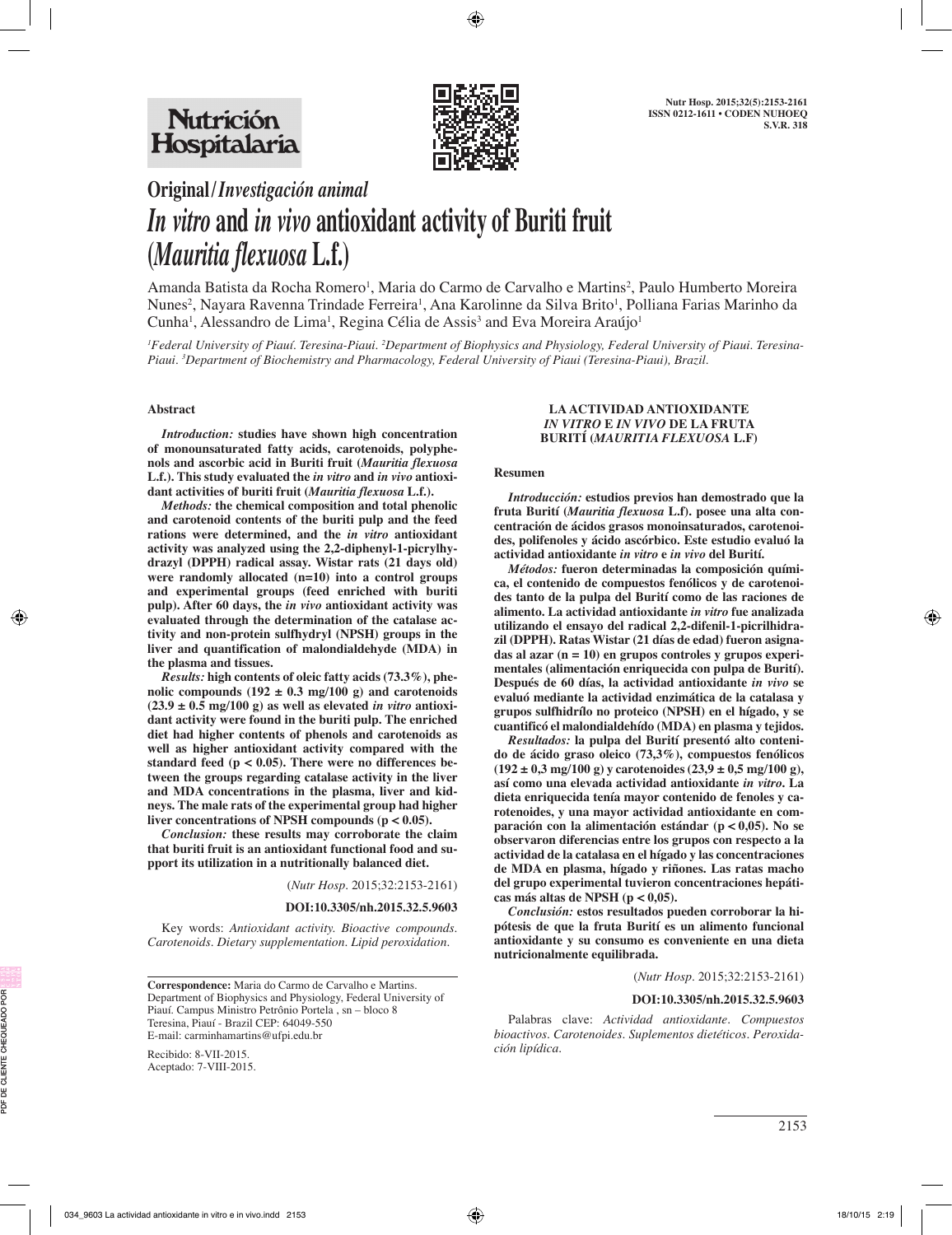# **Abbreviations**

AOAC: Association of Official Analytical Chemists. DPPH: 2,2-diphenyl-1-picrylhydrazyl. DTNB: 5,5'-dithiobis (2-nitrobenzoic acid). EDTA: Ethylenediaminetetraacetic acid. FER: Food Efficiency Ratio. GAE: Gallic acid equivalents. GSH: Glutathione. MDA: Malondialdehyde. NF-kB: Nuclear transcription factor-kappa B. NPSH: Non-protein sulfhydryl. ROS: Reactive oxygen species. SEM: Standard error of the mean. SH: Sulfhydryl group. TBARS: Thiobarbituric acid reactive substances. TNB: Thionitrobenzoic. UFPI: Federal University of Piaui.

# **Introduction**

Studies in humans suggest that vegetables have health promoting properties and that a reduced consumption of these foods is related to an increased risk of developing cardiovascular disease<sup>1</sup> and cancer<sup>2</sup>. Accordingly, public awareness regarding the link between diet and health has aroused interest in the benefits of consuming fruit products and byproducts<sup>3</sup>.

Among the bioactive compounds with functional properties in food, prebiotics, sulfur and nitrogen compounds, antioxidant vitamins and minerals, phenolic compounds, unsaturated fatty acids and dietary fiber are the most prominent<sup>4</sup>. Substances with antioxidant activity, including secondary plant compounds, have received considerable attention because these compounds may help to protect the human body against oxidative stress and thereby reduce the risk of a number of chronic degenerative disorders<sup>3</sup>.

Oxidative stress results from an imbalance between the production of free radicals and the action of the antioxidant defense systems of the body, the main objective of which is to keep the oxidation process within physiological limits and thereby prevent an increase in oxidative damage that could culminate in cellular injury and toxicity5 .

Diet is an important factor in the regulation of oxidative stress. The effects of vitamin and mineral antioxidant supplements on oxidative stress are not yet conclusive, but positive effects on specific biomarkers, especially those related to the oxidation of the most prominent lipids, have been shown<sup>5</sup>.

The Buritizeiro (*Mauritia flexuosa* L.f.) is a palm tree that is native to the Amazon rainforest as well as Northeast, Midwest and Central Brazil. Its fruit, the buriti, is widely consumed in the northeastern region of Brazil and has properties associated with protection against the development of chronic diseases<sup>6</sup>; however, there is little data in the available literature

on the functional properties of this fruit in experimental studies.

Both the chemical composition and the antioxidant potential of the Buritizeiro fruit indicate that this fruit is rich in lipids, with a predominance of monounsaturated fatty acids, and has significant levels of carotenoids, polyphenols, total ascorbic acid and sulfuric amino acids<sup>7</sup>.

Because the emergence of chronic diseases may be related to dietary habits, experimental studies investigating the effects of including regional foods with potential beneficial effects, such as buriti, in the diet are required to stimulate the consumption of these fruits as a part of a healthy diet. With this objective in mind, the following study evaluated the *in vitro* and *in vivo*  antioxidant activity of buriti pulp.

# **Methods**

# *Ingredients and preparation of feeds*

Buriti pulp (5 Kg) was acquired from the local market in Teresina, PI, Brazil, and was added to standard rodent feed (Purina Labina) at a ratio of 10 g of dried pulp/100 g of the total weight of the feed. This supplemented feed was crushed and served daily for 60 days. The ratio of the fruit was chosen based on the study of Salgado, Mansi and Sousa<sup>8</sup>, who used feed prepared with avocado, a fruit with a fatty acid profile similar to that found in buriti. The enriched feed was prepared weekly and stored under refrigeration in a closed, dark container until use.

# *Chemical analysis of buriti pulp, standard rodent feed and rodent feed enriched with buriti pulp*

# Nutritional composition and fatty acid determination

The moisture, protein, lipid and ash contents of the feed were determined according to the methodology described by the Association of Official Analytical Chemists  $(AOAC)^9$ . To obtain the lipid fraction of the buriti pulp, an intermittent Soxhlet extractor (Merck, Darmstadt, Germany) with hexane as the solvent was used. After the transesterification reaction, the methyl esters of the fatty acids were identified by gas chromatography-mass spectrometry (SHIMADZU GC-17A, Shimadzu Corporation Inc., Kyoto, Japan)<sup>10</sup>.

# Phenolic compounds content

The quantification of phenolic compounds in the aqueous and methanolic extracts of the pulp and the feeds was performed according to the method of Swain and Hills<sup>11</sup>, which was adapted by Lima<sup>12</sup> and based on the standard gallic acid curve  $(50 - 750)$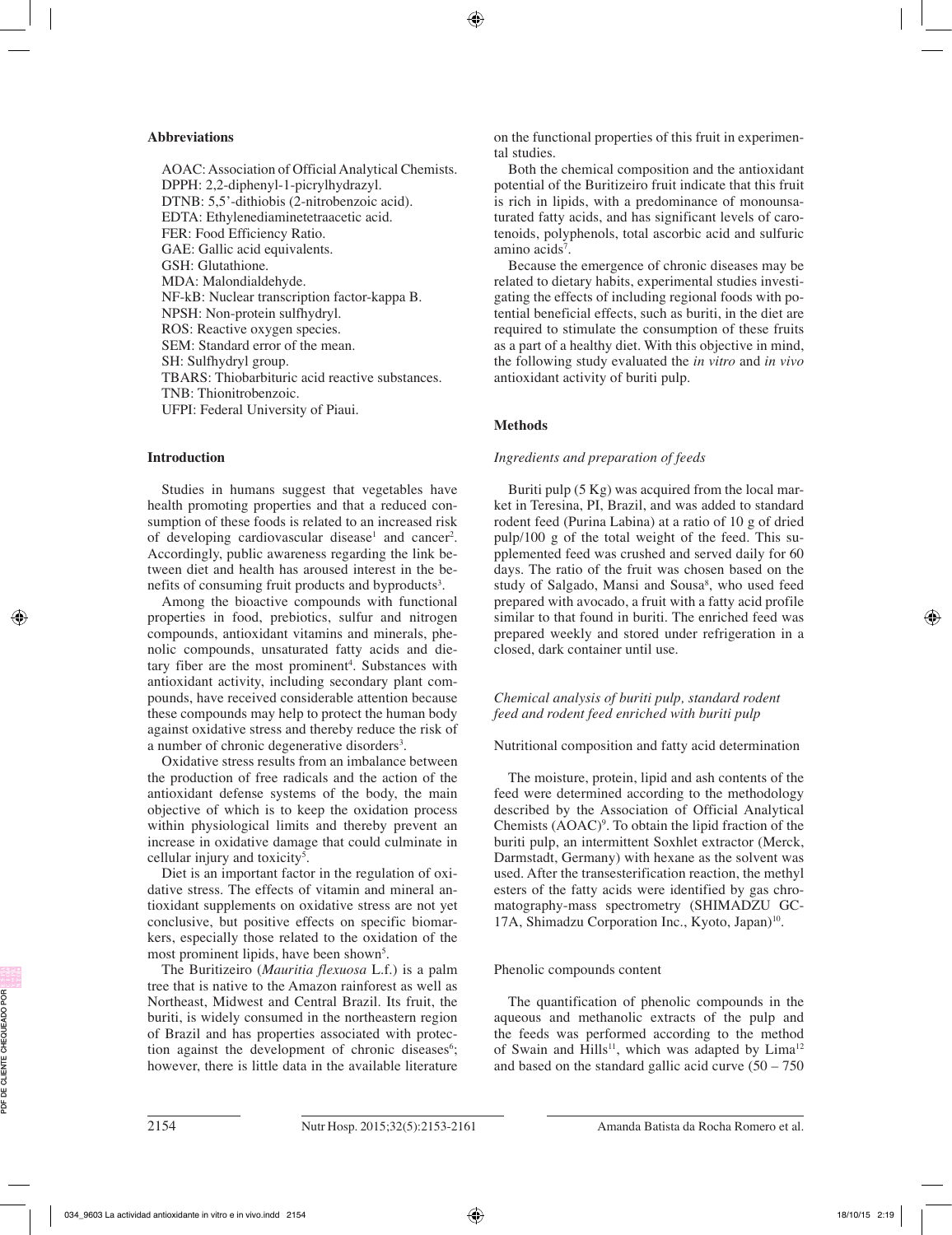mg/L) obtained using Folin-Denis reagent. For this analysis, 0.5 mL samples of the extract were homogenized with 8 mL of distilled water, 0.5 mL of Folin-Denis reagent and 1 mL of an anhydrous sodium carbonate-saturated solution. The absorbance values were measured at 720 nm with a UV-VIS spectrophotometer (Biospectro SP-220, EQUIPAR Ltda., Curitiba, Brazil). All the determinations were performed in triplicate.

The methanol and aqueous extracts of the pulp and the feeds were prepared independently from defined quantities of the samples using the method of Sousa *et al.*13, adapted to the quantities of the samples used. The samples were suspended in water or methanol (10% w/v) followed by vacuum filtration.

# Determination of carotenoids

The carotenoid content of the buriti pulp was determined according to the method described by Rodriguez-Amaya14. The pulp was extracted and washed with acetone, and the acetonic extract was dissolved in petroleum ether and fractionated with distilled water. The carotenoid content in the ether phase was determined by measuring the absorbance at 450 nm with a UV-VIS spectrophotometer (Biospectro SP-220, EQUIPAR Ltda., Curitiba, Brazil) and using the specific absorption coefficient of β-carotene (2,592).

# *In vitro* antioxidant activity

The *in vitro* antioxidant activity of the buriti pulp and the feeds was determined according to the method of Blois15, which was adapted by Brand-Williams *et al.*16 and Lima12 and is based on the reduction of the 2,2-diphenyl-1-picrylhydrazyl (DPPH) free radical (Merck, Darmstadt, Germany). The tested samples (200 µL) were added to 2 mL of a 40 µ*g*/mL DPPH methanol solution and allowed to react at room temperature. After 10 min and 30 min, the absorbance values were measured at 517 nm with a UV-VIS spectrophotometer (Biospectro SP-220, EQUIPAR Ltda., Curitiba, Brazil) and used to calculate the percentage of the antioxidant activity (AA%). Trolox, a synthetic antioxidant (Merck, Darmstadt, Germany), was used as a standard at concentrations of 15, 30, 45, 60 and 75 µM.

# Animals

Weanling 21-day-old rats of both sexes  $(36 \pm 0.66)$ g), from the laboratory of the Department of Physiology and Biophysics, Federal University of Piaui (UFPI), were randomly allocated into four groups (10 animals/group) and treated for 60 days with standard feed (Control-males and Control-females) or buriti pulp-enriched feed (Buriti-males and Buriti-females). The animals were kept in individual metabolic cages and received the standard or the buriti pulp-enriched diet and water *ad libitum* in a temperature-controlled room (25  $\pm$  2°C) with a photoperiod of 12 hours of light and 12 hours of darkness.

The daily body weights and feed intakes of the animals were recorded. A known amount of standard or buriti pulp-enriched feed was placed in the metabolic cage feeders, and the food intake was determined as the difference between this amount and what remained after 24 hours.

This research was approved by the Ethics Committee on Animal Experimentation of the UFPI under protocol ECAE/UFPI No. 057/11.

# Euthanasia and collection of specimens for analysis

At the end of the 60-day experimental period, the animals from each group were euthanized with a lethal intraperitoneal dose of sodium thiopental (100 mg/kg) (Thiopentax, Cristália, SP, Brazil). A blood sample was collected from the caudal vena cava for the assessment of lipid peroxidation in the plasma. The liver was removed for antioxidant and lipid peroxidation analysis, and the kidneys were removed for the evaluation of lipid peroxidation. The samples were kept at -80ºC until processing.

# *In vivo* antioxidant activity in hepatic tissue

The quantification of catalase activity was performed according to the method of Beutler<sup>17</sup>, which follows the decomposition of hydrogen peroxide by monitoring the decrease in the absorbance at 230 nm with a UV-VIS spectrophotometer (Biospectro SP-220, EQUIPAR Ltda., Curitiba, Brazil). The non-protein sulfhydryl (NPSH) groups were quantified according to the methodology proposed by Sedlak and Lindsay<sup>18</sup>. The samples were homogenized in a refrigerated 0.02 M ethylenediaminetetraacetic acid, disodium salt (sodium EDTA) solution. The tissue proteins from the homogenate were precipitated with trichloroacetic acid solution (10%) and harvested by centrifugation (15 min, 3,000 rpm). An aliquot of the resulting supernatant was added to 0.4 M Tris/0.2 M EDTA, pH 8.9, and 0.01 M 5,5'-dithiobis(2-nitrobenzoic acid) (DTNB; Sigma-Aldrich) diluted in methanol. The optical density of the thionitrobenzoic (TNB) ionic solution was evaluated against distilled water at 412 nm with a UV-VIS spectrophotometer (Biospectro SP-220, EQUIPAR Ltda., Curitiba, Brazil), and the concentration of the sulfhydryl groups was calculated by comparison with a standard calibration curve prepared with L-cysteine (Sigma-Aldrich). The NPSH group content was expressed as  $\mu$ M NPSH per weight (g) of wet tissue.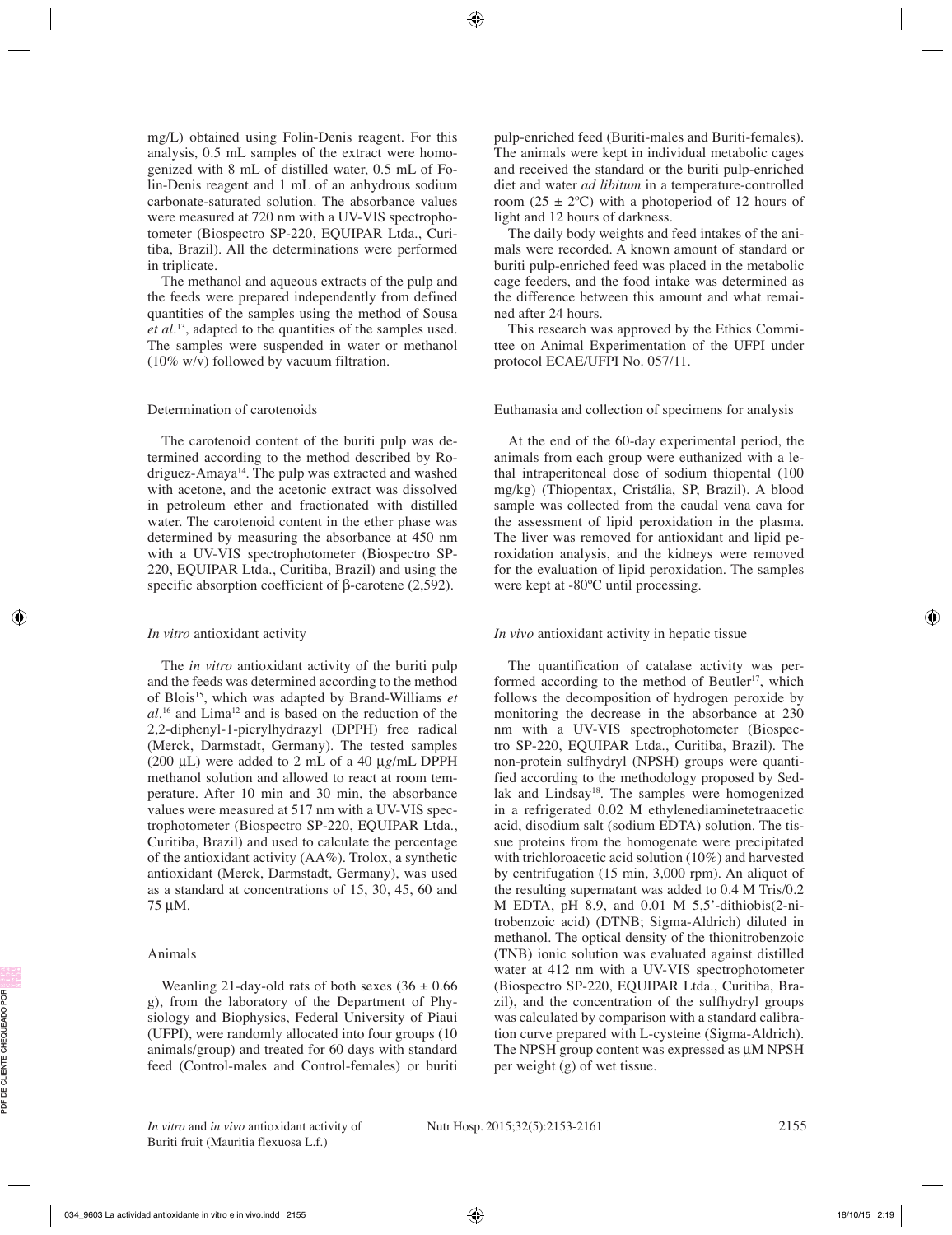Lipid peroxidation in plasma and liver and kidney tissues

The evaluation of lipid peroxidation was performed by quantifying malondialdehyde (MDA) in the plasma as well as in the liver and kidney tissues. The MDA concentrations were determined by the production of thiobarbituric acid reactive substances (TBARS) according the method described by Ohkawa, Ohishi and Yagi<sup>19</sup>.

The absorbance of the samples was determined with a UV-VIS spectrophotometer (Biospectro SP-220, EQUIPAR Ltda., Curitiba, Brazil) at 532, 510 and 560 nm to calculate a corrected absorbance as proposed by Pyles, Stejskal and Einzig<sup>20</sup>, which minimizes the interference of heme pigments and hemoglobin.

## *Statistical analysis*

The data were expressed as the means  $\pm$  standard error of the mean (SEM). Normality was assessed using the D'Agostino and Pearson Omnibus normality test. Comparisons between groups were evaluated using unpaired "t" tests, and the significance level was set at  $p < 0.05$ .

## **Results**

Table I presents the chemical compositions and the energy values of the buriti pulp, the standard feed and the feed enriched with buriti pulp. The buriti pulp proved to be a food with a high content of both carotenoids and lipids. The most abundant fatty acid in the buriti pulp was oleic acid (71.6%), followed by palmitic  $(16.9\%)$ , linoleic  $(9.9\%)$  and stearic  $(1.6\%)$  acids. Moreover, compared with the standard feed, the enriched feed presented a statistically higher caloric content (3%) and lipid content (31%) as well as a lower protein content (7.8%). The carotenoid content was approximately 3.31-fold higher in the enriched feed.

The amounts of phenolic compounds in the pulp as well as in the standard and enriched feeds are shown in table II. The pulp exhibited a high content of phenolic compounds, and the feeds used in the biological assay had statistically significant differences in the levels of phenolic compounds. The aqueous and methanol extracts of the enriched feed had significantly higher levels of phenolic compounds compared with the corresponding extracts of the standard feed.

Regarding the *in vitro* antioxidant activity as determined with the DPPH reduction method, the methanol extract of the buriti pulp had significantly higher (p < 0.05) antioxidant activity than the aqueous extract after both 10 and 30 min of reaction with the radical. A slight increase (5%) in the antioxidant activity of the aqueous extract from the feed enriched with buriti pulp was observed after only 10 min of reaction. There were no statistically significant differences between the antioxidant activities in the different aqueous extracts after 30 min (Table III).

During the 60-day monitoring period of the biological assay, the animals in the experimental group exhibited feed intakes and weights similar to those of the control group for the different periods of study (Fig. 1, Table IV). Regarding the Food Efficiency Ratio (FER), which represents the body weight gain per feed intake,<sup>21</sup> there were no significant differences between the groups (Fig. 2).

Buriti pulp intake did not affect the activity of catalase in the liver, but the levels of NPSH groups in the male rats from the experimental group were higher (p < 0.05) than those found in the animals from the respective control group, revealing a greater stimulation of antioxidant activity by including of this fruit in the diet. There were no statistically significant alterations in the concentrations of MDA in the plasma, kidneys or liver due to the consumption of feed enriched with buriti pulp (Table V).

|                           | standard feed and feed enriched with buriti pulp | Chemical composition, including macronutrients, moisture, ash, energy and carotenoids, of buriti pulp, |                        |  |  |  |  |
|---------------------------|--------------------------------------------------|--------------------------------------------------------------------------------------------------------|------------------------|--|--|--|--|
| Variable                  |                                                  |                                                                                                        | Feed                   |  |  |  |  |
|                           | Buriti pulp                                      | Standard                                                                                               | Enriched               |  |  |  |  |
| Moisture $(\%)$           | $6.4 \pm 0.1$                                    | $6.2 \pm 0.3$                                                                                          | $6.7 \pm 0.2$          |  |  |  |  |
| Ash $(g/100 g)$           | $2.7 \pm 0.0$                                    | $10.5 \pm 0.2$                                                                                         | $9.7 \pm 0.3$          |  |  |  |  |
| Proteins $(g/100 g)$      | $9.0 \pm 0.2$                                    | $21.7 \pm 0.3$                                                                                         | $20.0 \pm 0.4^{\circ}$ |  |  |  |  |
| Carbohydrates $(g/100 g)$ | $36.3 \pm 0.4$                                   | $57.1 \pm 0.4$                                                                                         | $57.7 \pm 0.5$         |  |  |  |  |
| Lipids $(g/100 g)$        | $45.7 \pm 0.2$                                   | $4.5 \pm 0.3$                                                                                          | $5.9 \pm 0.0^{\rm a}$  |  |  |  |  |
|                           |                                                  |                                                                                                        |                        |  |  |  |  |

Energy (Kcal/100 g) 592.0 ± 1.1  $352.0 \pm 1.2$   $363.0 \pm 0.3$ <sup>a</sup> Carotenoids  $(mg/100 g)$  23.9 ± 0.5 1.6 ± 0.0 5.3 ± 0.4a

**Table I**

a Unpaired "t" test, p < 0.05 compared with the standard diet. The data are represented as the means ± SEM.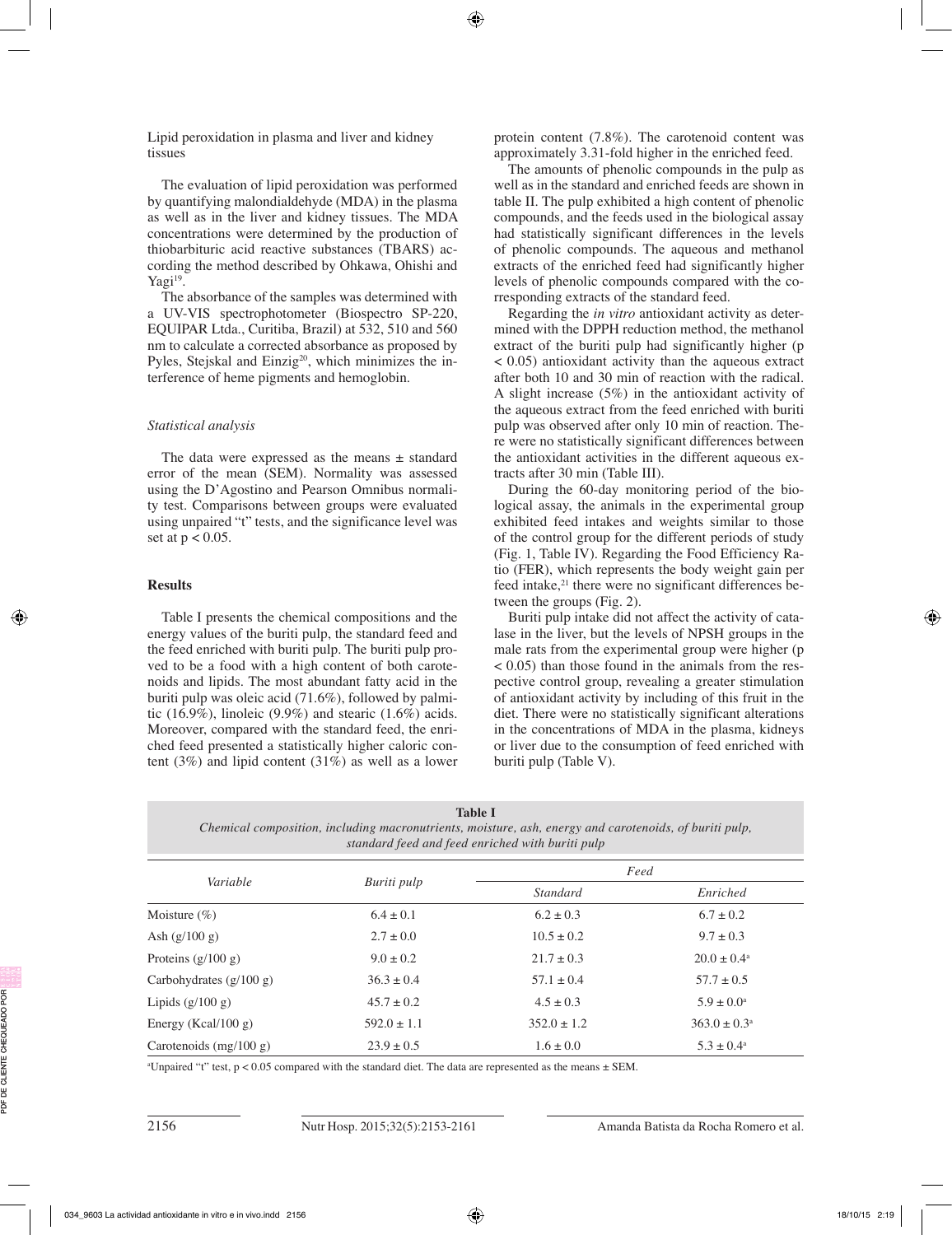#### **Table II**

*Phenolic compounds (gallic acid equivalents) in extracts of buriti pulp, standard feed and feed enriched with buriti pulp as measured in mg/100 g of wet sample.*

|            |                         | Phenolic Compounds $(mg/100 g)$ |                        |
|------------|-------------------------|---------------------------------|------------------------|
| Extract    | Buriti pulp             | Standard feed                   | Enriched feed          |
| Methanolic | $111.0 \pm 5.2$         | $26.6 \pm 0.6$                  | $54.9 \pm 0.3^{\circ}$ |
| Aqueous    | $192.0 \pm 0.3^{\circ}$ | $26.6 \pm 0.9$                  | $65.9 \pm 0.5^{\circ}$ |

a Unpaired "t" test, p < 0.0001 for the pulp compared with the methanol extract and for the feed compared with the same extracts from the standard feed. The data are represented as the means ± SEM.

| <b>Table III</b>                                                                                                   |
|--------------------------------------------------------------------------------------------------------------------|
| Trolox equivalent antioxidant activity (TEAC) in the extracts of buriti pulp, standard feed and feed enriched with |
| buriti pulp, as measured by the reduction of DPPH quantified in umol of Trolox/g of wet sample                     |

|            |                          | Trolox equivalent antioxidant activity ( $\mu$ mol of trolox/g) |                         |                          |               |                |  |
|------------|--------------------------|-----------------------------------------------------------------|-------------------------|--------------------------|---------------|----------------|--|
| Extract    | After 10 min of reaction |                                                                 |                         | After 30 min of reaction |               |                |  |
|            | Buriti pulp              | Standard feed                                                   | Enriched feed           | Buriti pulp              | Standard feed | Enriched feed  |  |
| Methanolic | $128.0 \pm 3.1^{\circ}$  | $14.2 + 015$                                                    | $14.5 \pm 0.17$         | $164.0 + 2.7a$           | $9.9 + 0.6$   | $10.5 \pm 0.4$ |  |
| Aqueous    | $10.7 \pm 0.4$           | $9.9 \pm 0.03$                                                  | $10.4 \pm 0.03^{\circ}$ | $96.8 \pm 8.7$           | $9.0 \pm 1.8$ | $8.3 \pm 0.4$  |  |

a Unpaired "t" test, p < 0.05 compared with the same extract from the standard feed and the same reaction time. The data are represented as the means ± SEM.

## **Discussion**

Edible native plants, such as araticum (*Annona crassiflora* Mart.), jatoba (*Hymenaea courbaril* L.), pequi (*Caryocar brasiliense*), mangaba (*Hancornia speciosa*), cagaita (*Eugenia dysenterica*) and buriti (*M. flexuosa* L.f.), are low-cost food sources with high nutritional value and are consumed by rural populations from Ce-



*Fig. 1.—Average daily food intake of the Rattus norvegicus groups fed standard feed (control) and feed enriched with buriti pulp (Buriti) for the 60-day experimental period.*

rrado22. Moreover, the results from *in vitro* and *in vivo* studies aimed at elucidating the mechanisms by which non-nutrient bioactive compounds in plant foods contribute to maintaining health and reducing the risk of disease<sup>23</sup> have aroused the interest of the population in consuming plant-derived products and have created the possibility of using these plants as functional foods for special nutritional purposes $24$ .

Manhães<sup>7</sup> classifies buriti as a functional food because of the presence of bioactive substances, sulfur-containing amino acids, carotenoids, polyphenols, ascorbic acid and significant amounts of omega-9 fatty acids (oleic acid). The presence of these components imparts an antioxidant effect, and the food could potentially be consumed to reduce the risk of developing several diseases.

The buriti pulp used in this study had a high caloric value and high concentrations of lipids, carbohydrates and proteins. Carneiro and Carneiro<sup>25</sup>, in a study on the chemical composition of buriti pulp from the state of Piaui, obtained lower values for protein (3.4%), carbohydrates (31.2%) and ash (1.6%) and higher caloric values (604 Kcal/100 g) and moisture (12.1%) and lipid (51.7%) levels compared with the data of the present study. Variations in the nutritional composition of the buriti pulp may be due to differences among the various regions of the country and harvesting conditions as well as the procurement, drying and storage of the fruit.

The profile of fatty acids present in the buriti pulp demonstrated that this fruit possesses high oleic acid content, followed by palmitic, stearic, and linoleic acids.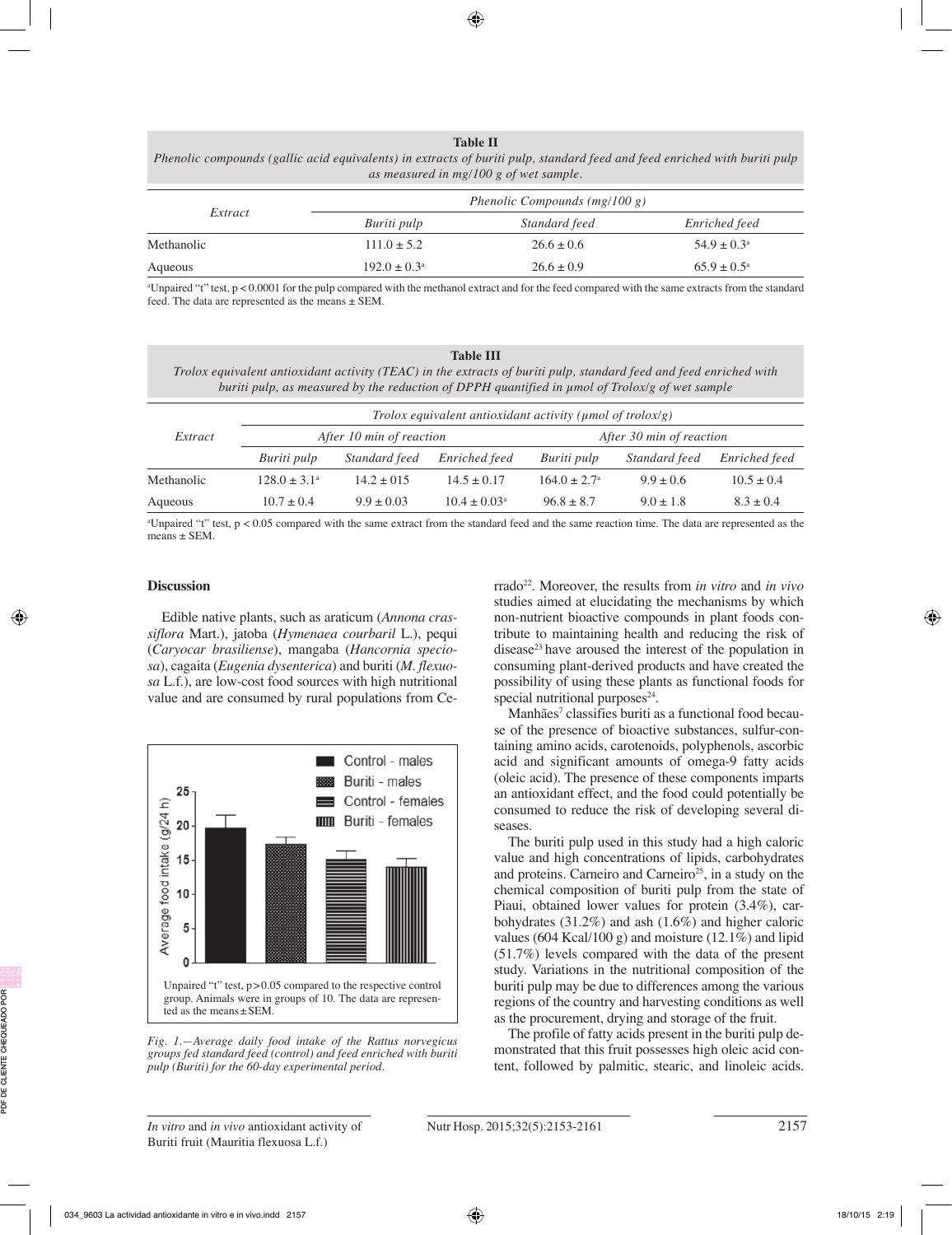**Table IV** *Weight of the Rattus norvegicus groups fed standard feed (control) and a feed enriched with buriti pulp (Buriti) during the 60-day follow-up*

|                   |                 | <i>Body weight</i> $(g)$ |                 |                 |  |  |
|-------------------|-----------------|--------------------------|-----------------|-----------------|--|--|
| Time (day)        |                 | Males                    | Females         |                 |  |  |
|                   | Control         | Buriti                   | Control         | Buriti          |  |  |
| <sup>1st</sup>    | $37.4 \pm 3.2$  | $34.2 \pm 1.4$           | $36.4 \pm 2.7$  | $36.0 \pm 3.2$  |  |  |
| 1.5 <sup>th</sup> | $109.0 \pm 1.9$ | $102.0 \pm 7.2$          | $97.7 \pm 1.6$  | $92.1 \pm 1.8$  |  |  |
| 30 <sup>th</sup>  | $181.0 \pm 3.7$ | $167.0 \pm 11.6$         | $133.0 \pm 0.4$ | $132.0 \pm 1.3$ |  |  |
| 45 <sup>th</sup>  | $247.0 \pm 5.7$ | $234.0 \pm 14.3$         | $161.0 \pm 0.4$ | $160.0 \pm 1.3$ |  |  |
| 60 <sup>th</sup>  | $287.0 \pm 6.9$ | $276.0 \pm 13.1$         | $179.0 \pm 0.7$ | $177.0 \pm 0.9$ |  |  |

Unpaired "t" test,  $p > 0.05$  compared with the respective control group. Animals were in groups of 10. The data are represented as the means  $\pm$  SEM.

Manhães and Sabaa-Srur<sup>26</sup> described similar results, in which the presence of 73.3% oleic acid, 19.3% palmitic acid, 2.69% linoleic acid and 1.8% stearic acid was determined. Compared to other fruits, buriti presented a composition similar to that described for açai, the lipid content of which is predominantly composed of monounsaturated fatty acids (up to 61%) and polyunsaturated fatty acids (approximately  $10.6\%$ )<sup>27</sup>.

Regarding antioxidant compounds, the buriti pulp as well as the feed enriched with this fruit contained high concentrations of carotenoids and phenolic compounds when compared with the standard feed. The results for the quantification of carotenoids revealed that the pulp of the buriti has a content similar to that determined by Manhães and Sabaa-Srur<sup>26</sup>, who obtained 23.3 mg/100 g of buriti pulp, which is less than the 51.4 mg/100 g of buriti pulp that was verified by Rosso and Mercadante<sup>28</sup> (via HPLC) and higher than the content in other Amazon fruits that are considered main sources of carotenoids, such as camu-camu (0.4 to 1.1 mg/100 g)<sup>29</sup> and acerola  $(0.4 \text{ to } 1.9 \text{ mg}/100 \text{ g})^{30}$ . According to Rodriguez-Amaya, buriti has the highest carotenoid concentration of the food that has been analyzed in Brazil<sup>31</sup>.

The total phenolic content of buriti pulp appears to be quite variable in multiple studies. Carneiro and Carneiro25 found a content of phenolic compounds (expressed as gallic acid equivalents - GAE) of  $18.2 \pm 1.5$  mg/100 g for the aqueous extract of buriti pulps. Moreover, Manhães and Sabaa-Srur<sup>26</sup> identified levels of polyphenols at  $9.5 \pm 3.1$  mg of tannic acid/100 g. However, Koolen *et al.*<sup>32</sup> obtained  $378 \pm 3.1$  mg GAE/100 g for the aqueous extract of the fruit, which is higher than that found in this study.

According to Tomás-Barberán and Espín<sup>33</sup>, differences in the values for the concentrations of phenolic compounds may be influenced by factors such as the maturity, species, geographic origin, growth stage, harvest conditions and storage of the fruits.

In the evaluation of the *in vitro* antioxidant activity using the DPPH method, the methanol extract of the buriti pulp exhibited higher antioxidant activity than the aqueous extract. At 30 min, the antioxidant activity of the methanol extract of the pulp was higher than that of many wild fruits, including baguaçu  $(111.2 \,\text{µmol/g})$ and jambolão (15  $\mu$ mol/g) as well as the pulp of acerola (53.2 µmol/g), mango (12.9 µmol/g), cupuaçu (0.7  $\mu$ mol/g) and passion fruit (0.9  $\mu$ mol/g), which were all also evaluated by the DPPH method after 30 min34. These *in vitro* results should be carefully analyzed considering that DPPH is a non-physiological radical and that the body has several less stable oxidizing reactive species involving different redox systems.

In addition to the potential antioxidant effects of secondary compounds from plants, such as alkaloids, terpenoids and flavonoids, these compounds could present direct or indirect effects on the modulation of several inflammatory pathways in the body, including the activation of nuclear transcription factor-kappa B  $(NF-kB)$  and gene expression<sup>35,36</sup>.



*Fig. 2.—Food Efficiency Ratio (FER) of the Rattus norvegicus groups fed standard feed (control) and feed enriched with buriti pulp (Buriti) for the 60-day experimental period.*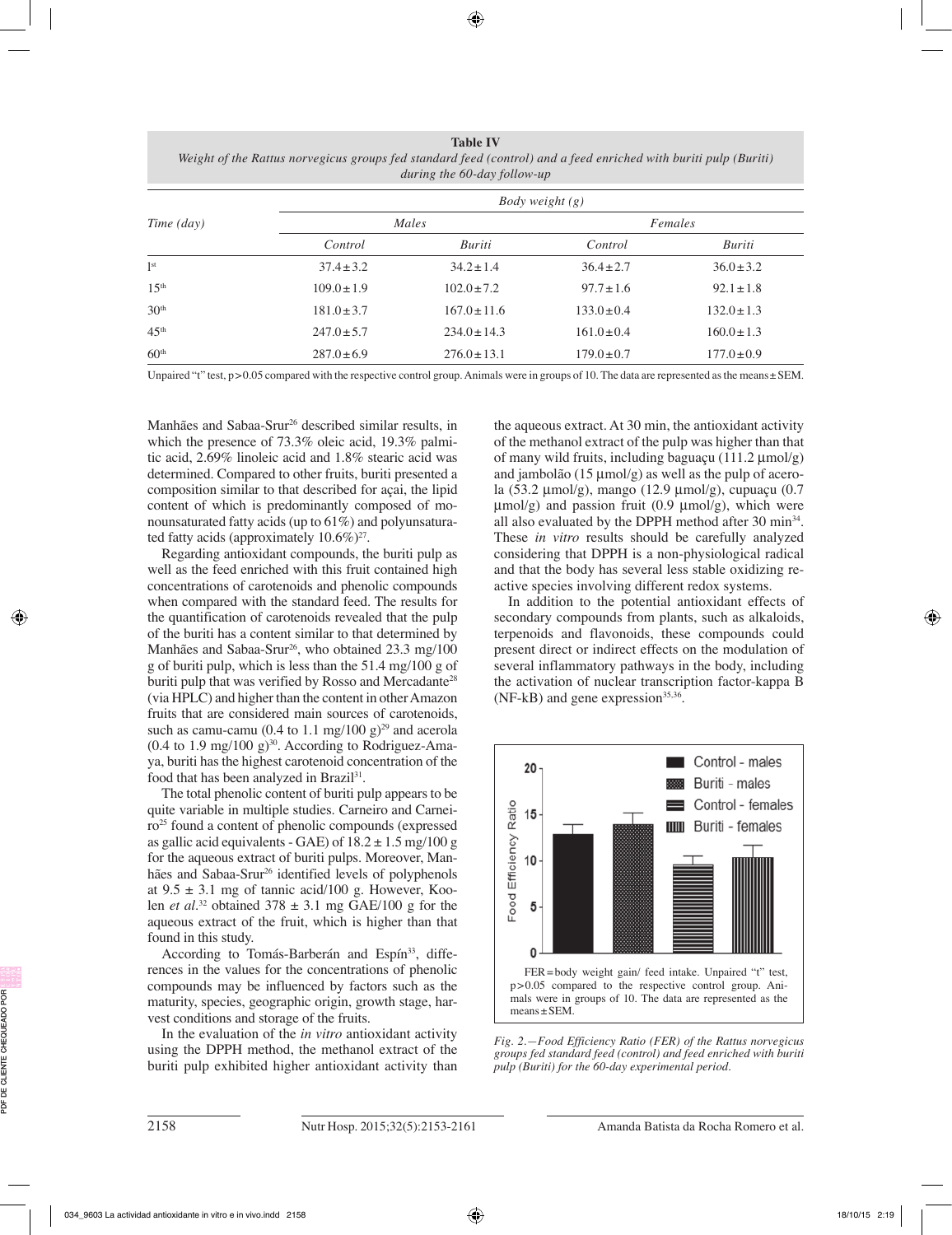**Table V** *Levels of catalase, non-protein sulfhydryl (NPSH) groups in liver tissue and malondialdehyde (MDA) in plasma, liver and kidneys of the Rattus norvegicus groups fed standard feed (control) and feed enriched with buriti pulp (Buriti) after the 60-day experimental period*

|                                      | Males           |                             | Females          |                  |
|--------------------------------------|-----------------|-----------------------------|------------------|------------------|
| <b>Markers</b>                       | Control         | Buriti                      | Control          | Buriti           |
| Hepatic catalase (mmol/min g tissue) | $56.9 \pm 10.7$ | $44.3 \pm 13.9$             | $59.7 \pm 10.2$  | $57.9 \pm 10.7$  |
| Hepatic NPSH $(\mu M/g$ tissue)      | $79.6 \pm 19.3$ | $136.0 \pm 19.7^{\text{a}}$ | $110.0 \pm 17.9$ | $83.0 \pm 18.7$  |
| <b>MDA</b>                           |                 |                             |                  |                  |
| Plasma $(nmol/nL)$                   | $1.7 \pm 0.4$   | $1.7 \pm 0.2$               | $1.9 \pm 0.3$    | $2.0 \pm 0.4$    |
| Liver $(nmol/g)$                     | $52.3 \pm 3.8$  | $48.4 \pm 2.2$              | $64.6 \pm 6.7$   | $57.9 \pm 6.3$   |
| Kidney $(mnol/g)$                    | $87.5 \pm 5.5$  | $91.1 \pm 7.0$              | $88.1 \pm 4.3$   | $103.0 \pm 10.6$ |

Regarding the role of diet in preventing oxidative stress, it is thought that antioxidant molecules are essential, but are not miraculous, because these compounds cannot prevent or cure diseases, especially when consumed in supplement form. However, these molecules can act together with the body's primary antioxidants, the superoxide dismutase, catalase and glutathione peroxidase enzymes, to maintain the levels of oxygen and nitrogen reactive species within physiological limits. For the body to regulate its requirement for antioxidant enzymes, the feed must contain adequate amounts of non-enzymatic antioxidants such as vitamins C, E and  $A^{37}$ .

In the present study, the intake of buriti pulp did not affect the concentrations of liver catalase but increased the levels of NPSH groups in the male rats from the experimental group, demonstrating a greater stimulation of antioxidant activity by including this fruit in the diet. Certain *in vivo* studies have demonstrated that the use of natural products was able to increase the levels of NPSH moieties and thereby prevent oxidative stress in male rats<sup>38,39</sup>.

Glutathione (GSH) is the major NPSH group found in mammalian cells; GSH is a tripeptide found in high concentrations intracellularly that plays a central role in biotransformation, the elimination of xenobiotics and cellular protection against oxidative stress. Many GSH reactions involve the sulfhydryl group (SH), which is highly polarizable and, therefore, a good nucleophile for reaction with electrophilic chemical compounds<sup>40</sup>.

Lipid peroxidation is a process resulting from the attack of reactive oxygen species (ROS) on unsaturated fatty acids in cell membranes. This mechanism leads to changes in membrane lipids, alters the membrane permeability and promotes the flow of cellular metabolites. The degree of lipid peroxidation is determined using the TBARS method<sup>5,41</sup>. This analytical method is used to detect MDA, an important marker of oxidative damage<sup>41</sup>.

In the present study, no significant alterations in lipid peroxidation were demonstrated because there were no significant differences between the control and experimental groups in the concentrations of MDA in the plasma, kidneys and liver. This finding suggests that food enriched with fruit that is rich in unsaturated fatty acids resulted in no change in the lipid peroxidation.

Lima12, in a study of the *in vivo* antioxidant activity of pequi (*Caryocar brasiliense* Camb.), a fruit that, similar to buriti, is rich in carotenoids and oleic acid, observed a reduction in the concentration of MDA in the liver tissues of animals treated with doses of 300 mg/kg of the fruit extract and of 100 mg/kg of free phenolic acids of the pulp for 30 days relative to the control groups.

Nevertheless, there is controversy concerning the antioxidant power of foods rich in bioactive compounds because certain factors in complex biological systems can reduce the effectiveness of these antioxi $dants<sup>42</sup>$ . A study designed to evaluate the antioxidant activity of fruta-do-lobo (*Solanum lycocarpum* St. Hill), a fruit from the Cerrado region that is rich in ascorbic acid and phenolic compounds, found that there was no inhibition of lipid peroxidation in the brains of rats when administered the extract of this fruit at doses of 450, 850 and 1,300 mg/kg for 18 days. The authors concluded that the antioxidants within the plant were unable to inhibit *in vivo* lipid peroxidation and also had no pro-oxidant action<sup>43</sup>.

In healthy individuals, the regular intake of orange juice, a product with a high concentration of antioxidants, improved the antioxidant capacity in the blood but had no effect on lipid peroxidation<sup>44</sup>.

The stimulation of the antioxidant GSH in the animals fed with enriched buriti pulp, without interfering with weight gain, food consumption or the redox state of the bodies of the young animals, demonstrates that the buriti fruit is a healthy food alternative for the general population. The discrete effect of the experimental diet on the NPSH levels in this study is most likely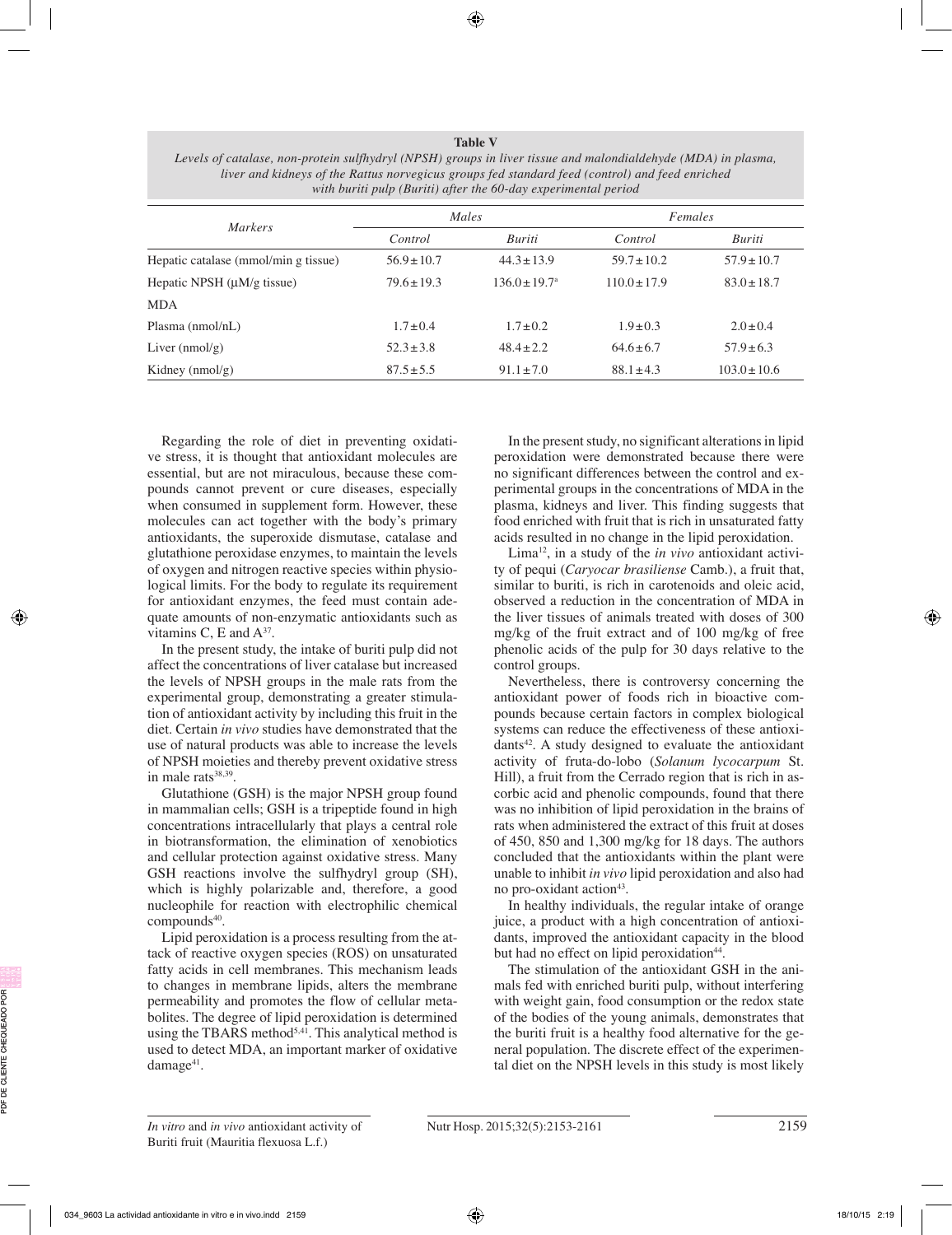a result of the use of a small proportion of buriti pulp in an *ad libitum* diet rather than treatment with an extract of whole pulp by gavage. Moreover, the fact that we did not investigate other markers of antioxidant activity, such as the activity of superoxide dismutase and glutathione peroxidase, constitutes a further limitation of the present study.

Further studies using different proportions of buriti pulp or with isolated nutrients that are part of its composition, such as β-carotene and oleic acid, are required to the assess the effects of these agents on the antioxidant activity in experimental models.

### **Conclusion**

The consumption of a buriti-supplemented diet by young rats increased *in vitro* and *in vivo* antioxidant activities, while lipid peroxidation in the plasma, kidneys and liver was not affected. These results may corroborate the claim that buriti fruit is a functional food and support its utilization in a nutritionally balanced diet. However, further studies, including human clinical trials, are required to elucidate the role in maintaining health of the bioactive compounds present in buriti.

## **References**

- 1. Ruiz-Canela M; Martínez-González MA. Lifestyle and dietary risk factors for peripheral artery disease. *Circ J*. 2014; 78: 553-59.
- 2. Oyebode O; Gordon-Dseaqu V; Walker A; Mindell JS. Fruit and vegetable consumption and all-cause, cancer and CVD mortality: analysis of Health Survey for England data. *J Epidemiol Community Health.* 2014 [Epub ahead of print].
- 3. Yahia EM. The contribution of fruit and vegetable consumption to human health. In: Fruit and Vegetable Phytochemicals: Chemistry, Nutritional Value and Stability. (Rosa LA, Alvarez-Parrilla E, Gonzalez-Aguilara GA, eds.) Wiley-Blackwell, Hoboken, NJ, 2010, pp. 3-51.
- 4. Kris-Etherton PM; Hecker KD; Bonanome A *et al.*: Bioactive compounds in foods: their role in the prevention of cardiovascular disease and cancer. *Am J Med. 2*002; 113: 71-88.
- 5. Akyol S; Erdogan S; Idiz N *et al.*: The role of reactive oxygen species and oxidative stress in carbon monoxide toxicity: an in-depth analysis. *Redox Report.* 2014; 19: 180-189.
- 6. Ribeiro J; Antunes LMG; Antunes LMG; Darin J; Mercadante A; Bianchi MDL. Buriti (*Mauritia flexuosa*) oil: evaluation of the mutagenic and antimutagenic potential by the micronucleus test *in vivo*. *Toxicol Lett.* 2010; 196: S163-S164.
- 7. Manhães LRT. Caracterização da polpa de buriti (*Mauritia flexuosa*, Mart.): um potente alimento funcional. Dissertação (Mestrado em Ciência e Tecnologia de Alimentos). Instituto de Tecnologia, Curso de Pós-Graduação em Ciência e Tecnologia de Alimentos, Universidade Federal Rural do Rio de Janeiro, Seropédica, RJ, 2007.
- 8. Salgado JM; Bin C; Mansi DN; Souza A. Efeito do abacate (*Persea americana* Mill) variedade hass na lipidemia de ratos hipercolesterolêmicos. *Ciênc Tecnol Aliment.* 2008; 28: 922- 928.
- 9. Association of Official Analytical Chemists. Official Methods of Analysis, 16th ed. Gaithersburg: AOAC International MD;  $1998:2(4)$ .
- 10. Lima JRO; Silva RB; Silva CCM *et al.*: Biodiesel de babaçu (*Orbignya* sp.) obtido por via etanólica. *Quím Nova.* 2007; 30: 600-603.
- 11. Swain T; Hills WG. The phenolic constituents of Prunus domestica. *J Sci Food Agric.* 1959; 10: 63-69.
- 12. Lima A. Caracterização química, avaliação da atividade antioxidante *in vitro* e *in vivo*, e identificação de compostos fenólicos presentes no pequi (*Caryocar brasiliense*, Camb.) 2008. Tese (Doutorado). Faculdade de Ciências Farmacêuticas da Universidade de São Paulo, Departamento de Alimentos e Nutrição Experimental, São Paulo, 2008.
- 13. Sousa MSB; Vieira LM; Lima A. Fenólicos totais e capacidade antioxidante *in vitro* de resíduos de polpas de frutas tropicais. *Braz J Food Technol.* 2011; 14: 1-9.
- 14. Rodriguez-Amaya DB. A Guide to Carotenoid Analysis in Foods. Washington: ILSI Press; DC, 2001.
- 15. Blois MS. Antioxidant determinations by the use of a stable free radical. *Nature.* 1958; 181: 1199-1200.
- 16. Brand-Williams W; Cuvelier ME; Berset C. Use of a free radical method to evaluate antioxidant activity. *LWT Food Sci Technol.* 1995; 28: 25-30.
- 17. Beutler E. Red Cell Metabolism: A Manual of Biochemical Methods, 2nd ed. New York: Grune & Stratton; 1975.
- 18. Sedlak J; Lindsay RH. Estimation of total, protein bound, and non-protein sulphydryl groups in tissue by Ellman's reagent. *Anal Biochem.* 1968; 25: 192-208.
- 19. Ohkawa H; Ohishi N; Yagi K. Assay of lipid peroxides in animal tissues by thiobarbituric acid reaction. *Anal Biochem.* 1979; 95: 351-358.
- 20. Pyles LA; Stejskal EJ; Einzig S. Spectrophotometric measurement of plasma 2-thiobarbituric acid-reactive substances in the presence of hemoglobin and bilirubin interference. *Proc Soc Exp Biol Med.* 1993; 202: 407-419.
- 21. Moreira AVB; Mancini-Filho J. Influência dos compostos fenólicos de especiarias sobre a lipoperoxidação e o perfil lipídico de tecidos de ratos. *Rev Nutr.* 2004; 17: 411-424.
- 22. Oliveira DL; Rocha C. Alternativas sustentáveis para a merenda escolar com o uso de plantas do cerrado, promovendo educação ambiental. *Rev. Eletrôn Mestr Educ Ambient.* 2008; 21: 35-53.
- 23. Bastos DHM; Rogero MM; Arêas JAG. Mecanismos de ação de compostos bioativos dos alimentos no contexto de processos inflamatórios relacionados à obesidade. *Arq Bras Endocrinol Metab.* 2009; 53: 646-656.
- 24. Silva LMR; Figueiredo EAT; Ricardo NMS *et al.* Quantification of bioactive compounds in pulps and by-products of tropical fruits from Brazil. *Food Chem.* 2014; 143: 398-404.
- 25. Carneiro TB; Carneiro JGM. Fruto e polpa desidratada de buriti (*Mauritia flexuosa* L.): aspectos físicos, químicos e tecnológicos. *Rev Verde.* 2011; 6: 105-111.
- 26. Manhães LRT; Sabaa-Srur AUO. Centesimal composition and bioactive compounds in fruits of buriti collected in Pará. *Ciênc Tecnol Aliment.* 2011; 31: 856-863.
- 27. Nascimento RJS; Couri S; Antoniassi R; Freitas SP. Composição em ácidos graxos do óleo da polpa de açaí extraído com enzimas e com hexano. *Rev Bras Frutic.* 2008; 30: 498-502.
- 28. Rosso VV; Mercadante AZ. Identification and quantification of carotenoids, by HPLC-PDA-MS/MS, from Amazonian fruits. *J Agric Food Chem.* 2007; 55: 5062-5072.
- Zanatta CF; Mercadante AZ. Carotenoid composition from the Brazilian tropical fruit camu-camu (*Myrciariadubia*). *Food Chem.* 2007; 101: 1526-532.
- 30. Rosso VV; Mercadante AZ. Carotenoid composition of two Brazilian genotypes of acerola (*Malpighia punicifolia* L.) from two harvests. *Food Res Int* 2005; 38: 1073-1077.
- 31. Rodriguez-Amaya DB; Kimura M; Amaya-Farfan J. Fontes Brasileiras de Carotenoides: Tabela Brasileira de Composição de Carotenoides em Alimentos. Brasília: Ministerio do Meio Ambiente; 2008.
- 32. Koolen HHF; Silva FMA; Gozzo FC; Souza AQL; Souza ADL. Antioxidant, antimicrobial activities and characterization of phenolic compounds from buriti (*Mauritia flexuosa* L. f.) by UPLC–ESI-MS/MS. *Food Res Int.* 2013; 51: 467-473.
- 33. Tomás-Barberán F; Espín JC. Phenolic compounds and related enzymes as determinants of quality in fruits and vegetables. *J Sci Food Agric.* 2001; 81: 853-876.